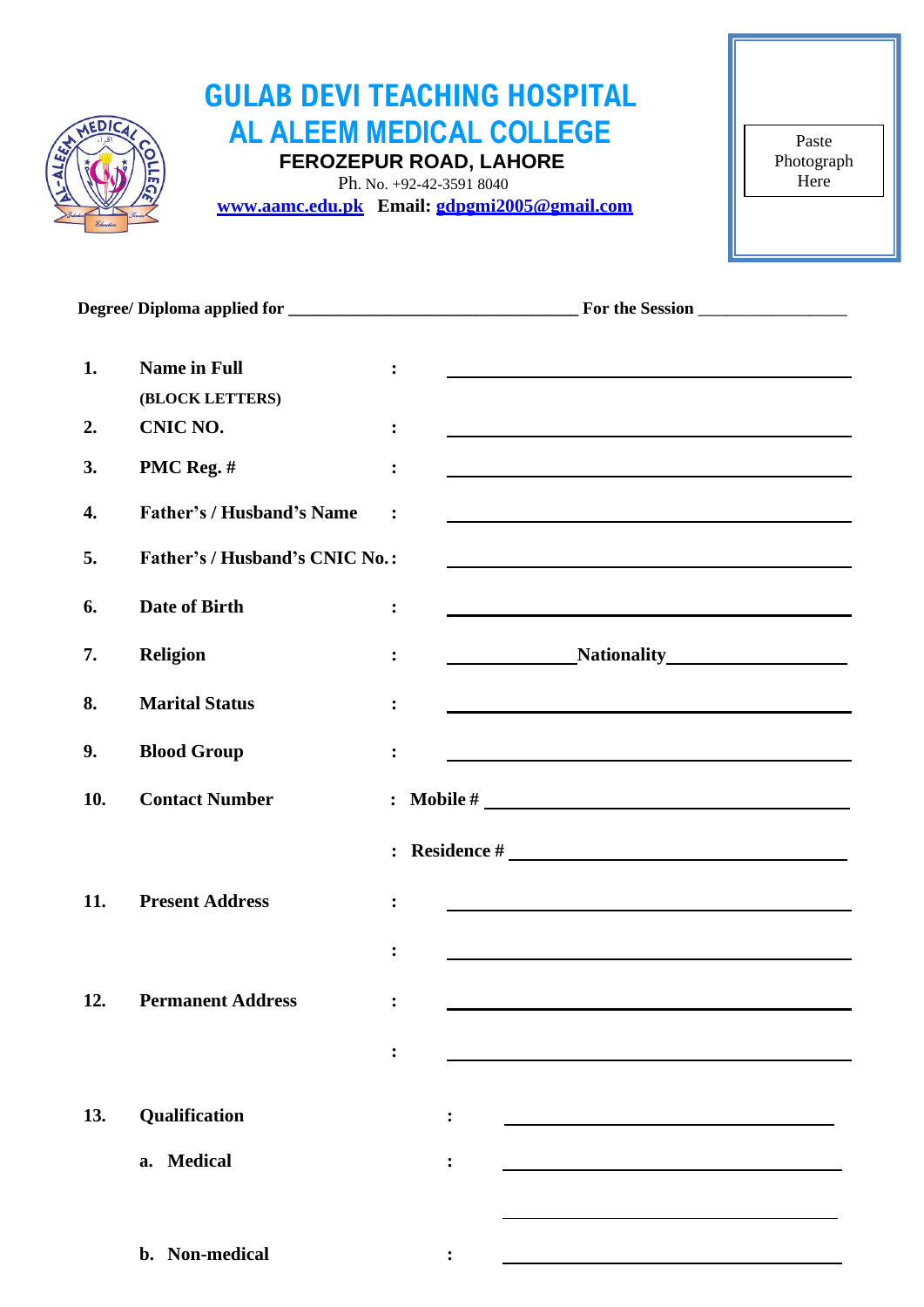**c. Postgraduate Qualification If Any :**

**d. Give Particular of any publications/: Research work with details & Give Detail of previous Admission in any course in this Institute**

### **14. Particular of Qualification:**

| <b>Title</b><br><b>of</b><br><b>Qualification</b> | Roll # | <b>Reg. #</b> | Date of<br><b>Passing</b> | Marks/<br><b>Division</b> | No of<br><b>Attempts</b> | <b>College</b><br>$\boldsymbol{\alpha}$<br>University |
|---------------------------------------------------|--------|---------------|---------------------------|---------------------------|--------------------------|-------------------------------------------------------|
| <b>Matric</b>                                     |        |               |                           |                           |                          |                                                       |
| F.Sc                                              |        |               |                           |                           |                          |                                                       |
| <b>B.Sc</b>                                       |        |               |                           |                           |                          |                                                       |
| 1st Prof.<br>(1 <sup>st</sup> Annual)             |        |               |                           |                           |                          |                                                       |
| 1st Prof.<br>(2 <sup>nd</sup> Annual)             |        |               |                           |                           |                          |                                                       |
| 2 <sup>nd</sup> Prof.                             |        |               |                           |                           |                          |                                                       |
| 3rd Prof.                                         |        |               |                           |                           |                          |                                                       |
| <b>Final Prof.</b>                                |        |               |                           |                           |                          |                                                       |
| (Postgraduate,<br>Diploma &<br>Degree)            |        |               |                           |                           |                          |                                                       |
| Any other                                         |        |               |                           |                           |                          |                                                       |

## **15. Details of any Distinction :**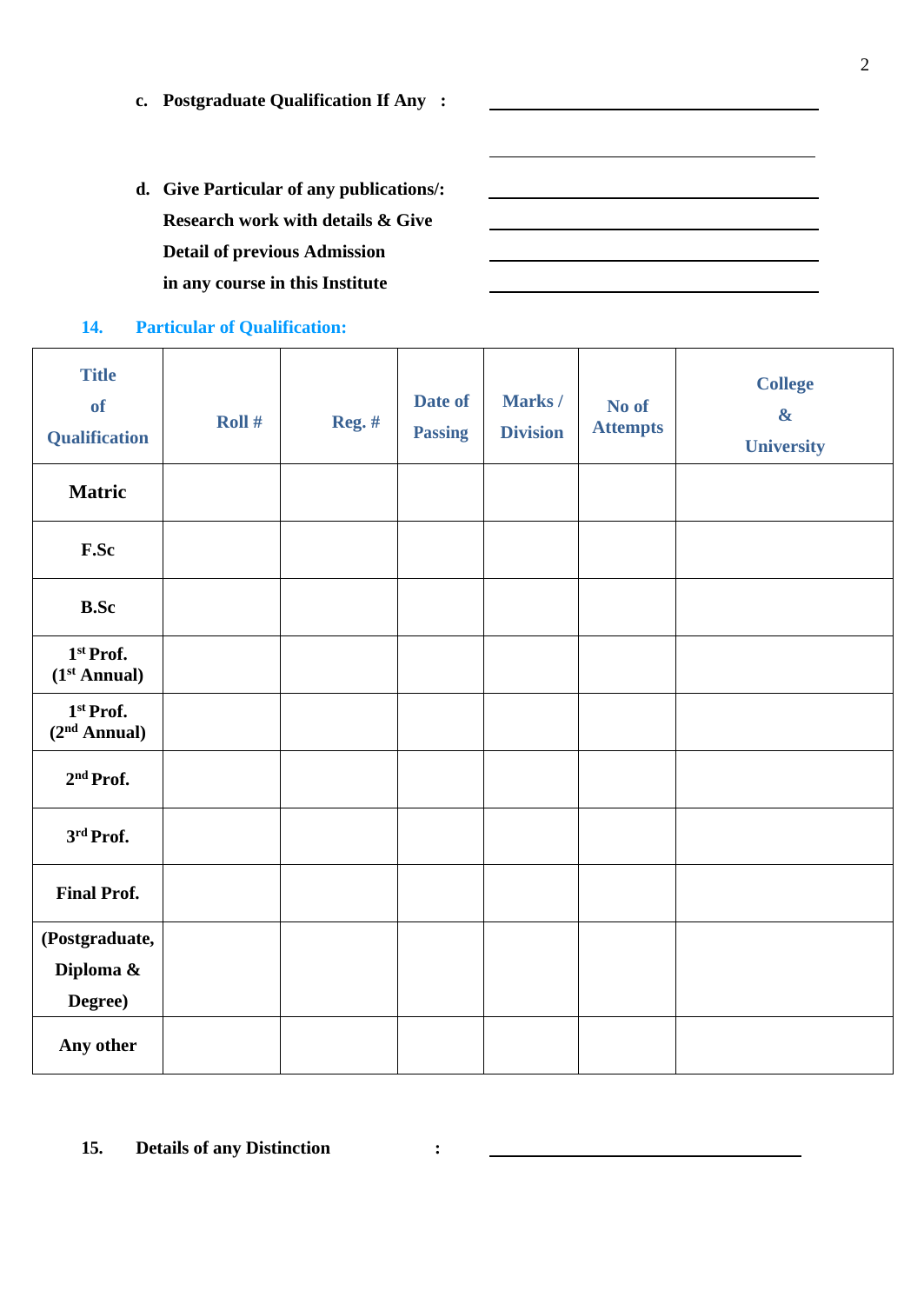#### **16. Particular of Qualification:**

| <b>Experience</b>      | <b>Specialty</b> | <b>Period</b><br>(with date) | <b>Institution</b> | <b>Name of</b><br><b>HOD</b> |
|------------------------|------------------|------------------------------|--------------------|------------------------------|
|                        |                  |                              |                    |                              |
| <b>House Job</b>       |                  |                              |                    |                              |
|                        |                  |                              |                    |                              |
|                        |                  |                              |                    |                              |
| <b>Medical Officer</b> |                  |                              |                    |                              |
| Registrar              |                  |                              |                    |                              |
|                        |                  |                              |                    |                              |
| Other                  |                  |                              |                    |                              |
|                        |                  |                              |                    |                              |

# **17. Give Name of two referees (person of**

**repute in Medical Profession)**

### *Note*

- *A. Incomplete application will not be considered for admission.*
- *B. Dully attested documentary proof of all statements made must accompany the application form.*
- *C. Use one form for each discipline.*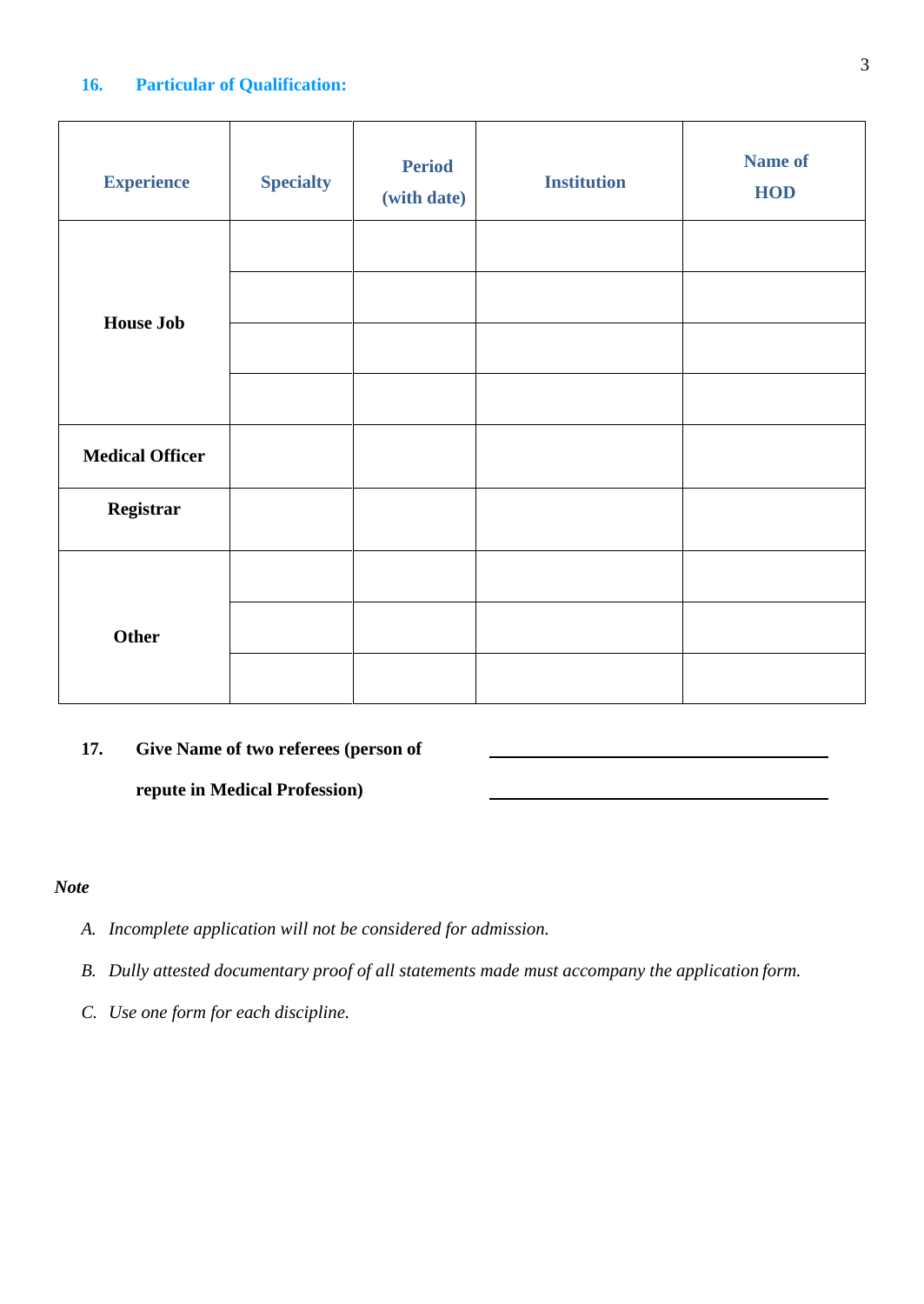#### **DECLARATION**

I do hereby declare that the above particulars are correct in every respect and that I have not concealed anything. I also agree to appear in the entrance examination for the selection of the candidates for the course if decided by the Al-Aleem Medical College, Lahore, I also agree that after attending the course for three months if I do not satisfactorily progress, I may be taken off further Course. Furthermore, I do hereby declare that I shall abide by the rules & regulations of the institute as well as rules and regulation of University of Health Sciences, Lahore / College of Physicians and Surgeons Pakistan which are formed from time to time during the course. In case of violation, I may be expelled from the institute and I shall not claim any refund of the dues paid by me. I do hereby declare that I am not concealing any information which debars me from applying for any course in the University of Health Sciences/ College of Physicians and Surgeons Pakistan.

#### **Dated: CANDIDATE'S SIGNATURE**

# **E- FEE STRUCTURE for M.D/ Diploma programs:** (To be submitted at the time of Admission)

• **Rs. 100, 000 (Per Year)**

#### *Note:*

- *Dues once paid are not refundable.*
- *University related charges will be collected after admission according to the University Rules.*
- *The Institution reserve the right to revise its fee schedule according to its need if and when required.*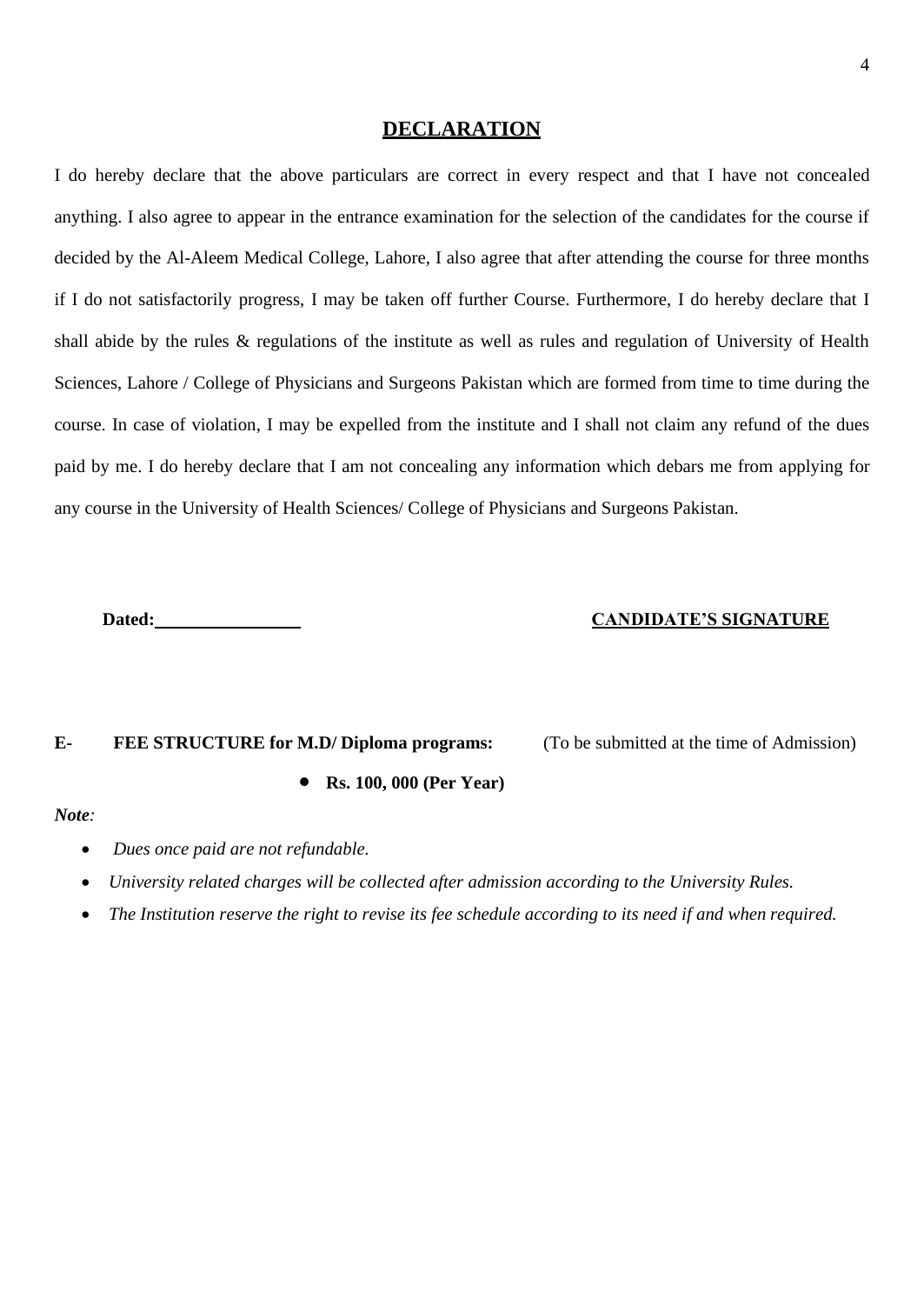# *DRAFT OF AFFIDAVIT*

*(to be printed on Rs: 50/- Stamp Paper)*

| I, Mr. / Miss     | $S/D/W$ /o:              |  |
|-------------------|--------------------------|--|
| holder of CNIC #: | resident of:             |  |
|                   | do herby solemnly affirm |  |

and declare as under: -

That all copies of the certificates attached with my application form are genuine and I shall be responsible for any discrepancies that are arisen later on. I also declare that after attending the course for three months if I do not satisfactorily progress, I may be taken off further Course. Furthermore, I do hereby declare that I shall abide by the rules & regulations of the institute as well as rules and regulation of University of Health Sciences, Lahore/ College of Physicians and Surgeons Pakistan which are formed from time to time during the course. In case of violation, I may be expelled from the Institute and I shall not claim any refund of the dues paid by me. Moreover, the particulars which I have given in my application form are correct to the best of knowledge & belief. I also hereby declare that I am not concealing any information which prohibits me from applying for any this course in any institute affiliated with the University of Health Sciences/ College of Physicians and Surgeons Pakistan. I also abide the rules that admission will be finalized after the enrolment by University of Health Sciences, Lahore/ College of Physicians and Surgeons Pakistan. In case, University of Health Sciences, Lahore/ College of Physicians and Surgeons Pakistan objects, rejects or cancels the admission, the institute will not be responsible for any litigation and I shall not claim refund of dues paid by me.

Signature Signature Signature Signature Signature Signature Signature Signature Signature Signature Signature Signature Signature Signature Signature Signature Signature Signature Signature Signature Signature Signature Si

| Verified on Oath at | on Dated: | that above contacts are correct |
|---------------------|-----------|---------------------------------|
|---------------------|-----------|---------------------------------|

and true to the best of my knowledge and belief and nothing has been concealed.

Signature & Stamp: